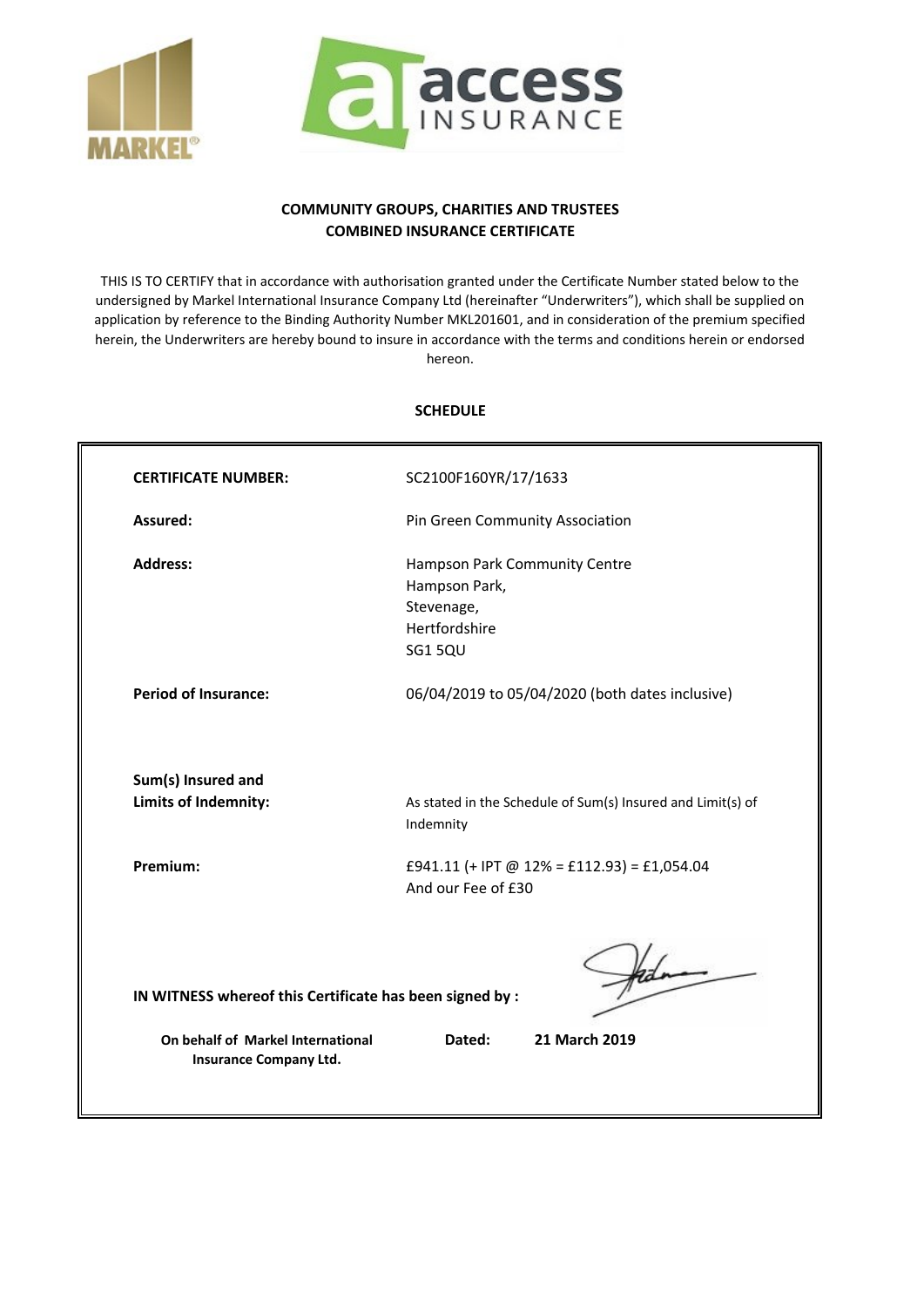



## **Schedule of Sum(s) Insured and Limit(s) of Indemnity effective from 06/04/2019 forming part of the Schedule SC2100F160YR/17/1633 (Pin Green Community Association)**

| Public Liability/Products Liability |             |
|-------------------------------------|-------------|
| Limit of Indemnity                  | £5,000,000  |
| Abuse Inner Limit                   | £5,000,000  |
| <b>Hirers Liability</b>             | £5,000,000  |
| <b>Employers Liability</b>          |             |
| Limit of Indemnity                  | £10,000,000 |
| Professional Liability              |             |
| Limit of Indemnity                  | £100,000    |
| Management Liability                |             |
| Limit of Indemnity                  | £100,000    |
| <b>Entity Defence</b>               |             |

As stated in the Cover Section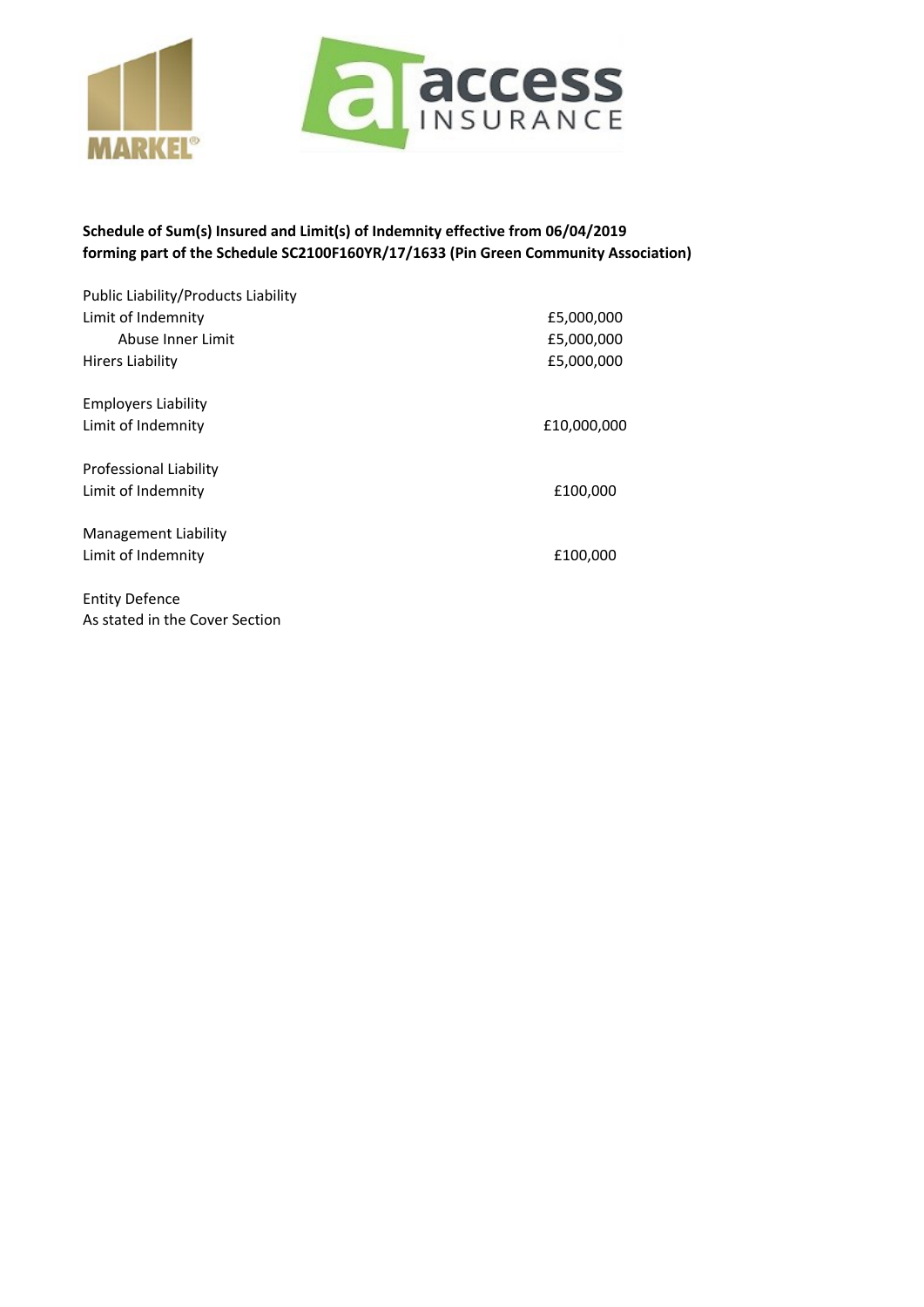



| <b>Property Damage</b>              |                                              |             |
|-------------------------------------|----------------------------------------------|-------------|
| Premises 1                          |                                              |             |
| Address:                            | Hampson Park Community Centre, Hampson Park, |             |
|                                     | Stevenage, , Hertfordshire                   |             |
|                                     | SG1 5QU                                      |             |
|                                     | <b>Buildings Sum Insured</b>                 | Not Insured |
| <b>General Contents Sum Insured</b> |                                              | £45,658     |
|                                     | Computer Equipment Sum Insured               | £3,760      |
|                                     |                                              |             |